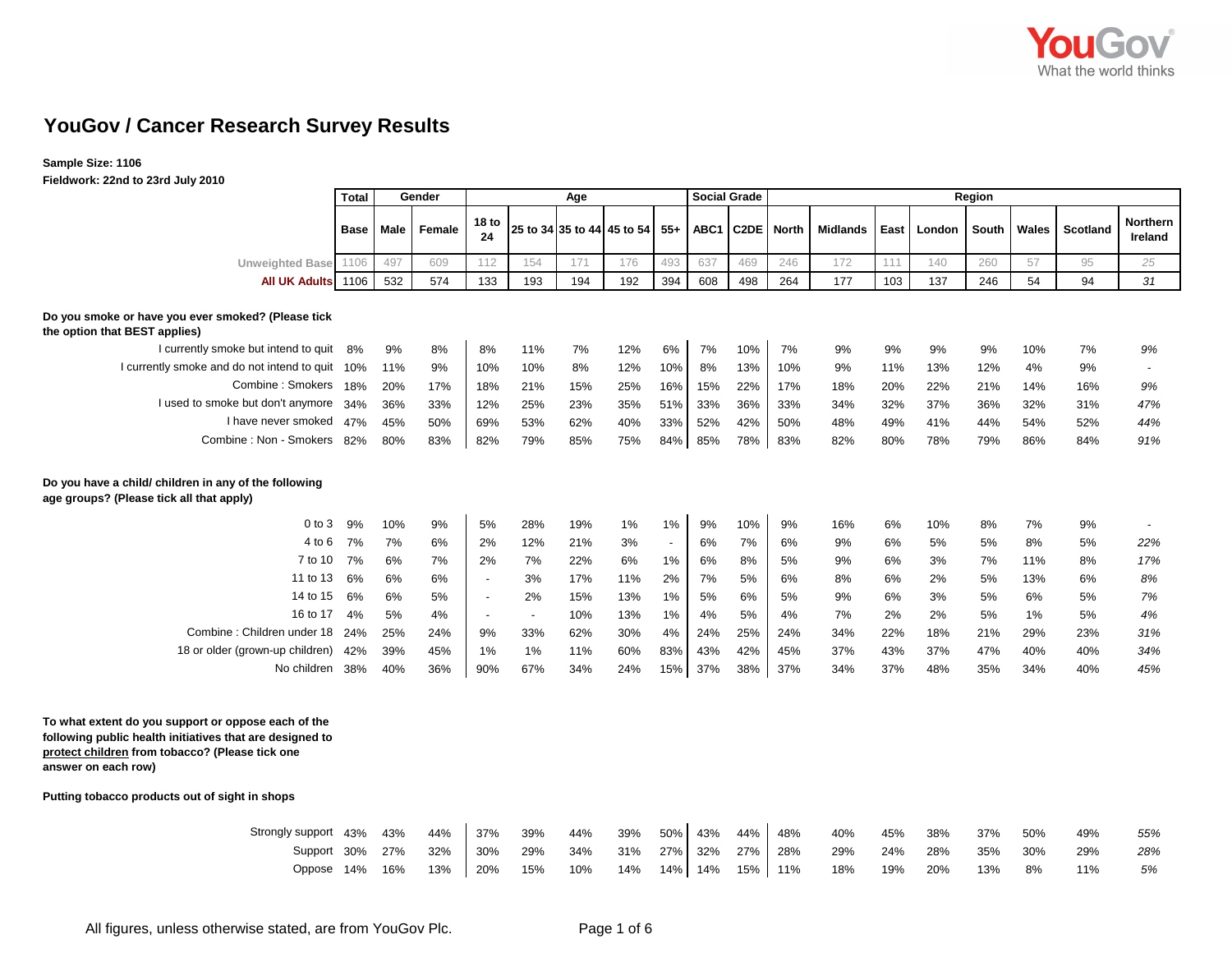

## **YouGov / Cancer Research Survey**

## **Sample Size: 1106**

**Fieldwork: 22nd to 23rd July 2010**

| i itiuwui n. Zzilu lu zai u July zu lu                                                                                                                                                                                                      | <b>Total</b> |                | <b>Smokers</b>           | Children    |                      |                          |  |  |
|---------------------------------------------------------------------------------------------------------------------------------------------------------------------------------------------------------------------------------------------|--------------|----------------|--------------------------|-------------|----------------------|--------------------------|--|--|
|                                                                                                                                                                                                                                             | <b>Base</b>  | <b>Smokers</b> | Non - Smokers            | No children | Children<br>under 18 | No children<br>under 18  |  |  |
| <b>Unweighted Base</b>                                                                                                                                                                                                                      | 1106         | 191            | 915                      | 388         | 228                  | 919                      |  |  |
| <b>All UK Adults</b>                                                                                                                                                                                                                        | 1106         | 204            | 902                      | 417         | 269                  | 885                      |  |  |
| Do you smoke or have you ever smoked? (Please tick<br>the option that BEST applies)                                                                                                                                                         |              |                |                          |             |                      |                          |  |  |
| I currently smoke but intend to quit                                                                                                                                                                                                        | 8%           | 45%            | $\overline{\phantom{a}}$ | 8%          | 10%                  | 8%                       |  |  |
| I currently smoke and do not intend to quit                                                                                                                                                                                                 | 10%          | 55%            |                          | 10%         | 8%                   | 11%                      |  |  |
| Combine: Smokers                                                                                                                                                                                                                            | 18%          | 100%           | $\overline{a}$           | 17%         | 18%                  | 19%                      |  |  |
| I used to smoke but don't anymore                                                                                                                                                                                                           | 34%          | $\overline{a}$ | 42%                      | 21%         | 34%                  | 35%                      |  |  |
| I have never smoked                                                                                                                                                                                                                         | 47%          |                | 58%                      | 62%         | 48%                  | 47%                      |  |  |
| Combine: Non - Smokers 82%                                                                                                                                                                                                                  |              | $\overline{a}$ | 100%                     | 83%         | 82%                  | 81%                      |  |  |
| Do you have a child/ children in any of the following<br>age groups? (Please tick all that apply)                                                                                                                                           |              |                |                          |             |                      |                          |  |  |
| $0$ to $3$                                                                                                                                                                                                                                  | 9%           | 7%             | 10%                      |             | 38%                  |                          |  |  |
| $4$ to $6$                                                                                                                                                                                                                                  | 7%           | 5%             | 7%                       |             | 27%                  |                          |  |  |
| 7 to 10                                                                                                                                                                                                                                     | 7%           | 5%             | 7%                       |             | 27%                  |                          |  |  |
| 11 to 13                                                                                                                                                                                                                                    | 6%           | 4%             | 6%                       |             | 25%                  |                          |  |  |
| 14 to 15                                                                                                                                                                                                                                    | 6%           | 5%             | 6%                       |             | 23%                  |                          |  |  |
| 16 to 17                                                                                                                                                                                                                                    | 4%           | 4%             | 5%                       |             | 18%                  | $\overline{a}$           |  |  |
| Combine: Children under 18                                                                                                                                                                                                                  | 24%          | 23%            | 25%                      |             | 100%                 | $\overline{\phantom{a}}$ |  |  |
| 18 or older (grown-up children)                                                                                                                                                                                                             | 42%          | 45%            | 42%                      | ÷,          | 18%                  | 50%                      |  |  |
| No children 38%                                                                                                                                                                                                                             |              | 35%            | 38%                      | 100%        |                      | 50%                      |  |  |
| To what extent do you support or oppose each of the<br>following public health initiatives that are designed to<br>protect children from tobacco? (Please tick one<br>answer on each row)<br>Putting tobacco products out of sight in shops |              |                |                          |             |                      |                          |  |  |
| Strongly support 43%                                                                                                                                                                                                                        |              | 20%            | 49%                      | 34%         | 50%                  | 41%                      |  |  |
| Support 30%                                                                                                                                                                                                                                 |              | 26%            | 30%                      | 32%         | 30%                  | 29%                      |  |  |

All figures, unless otherwise stated, are from YouGov Plc. Page 2 of 6

Oppose 14%

31%

11% 17% 9% 16%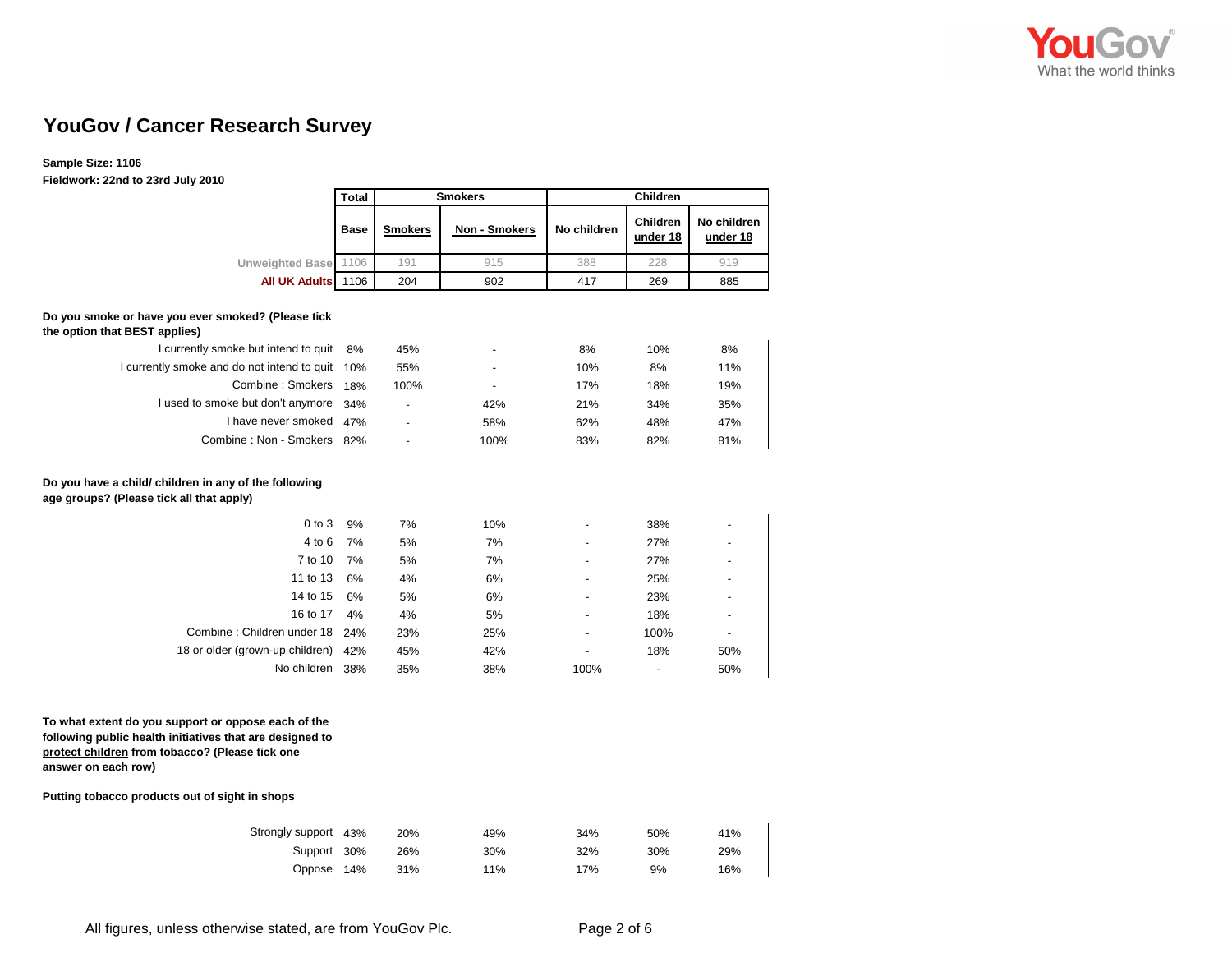

|                        | Total       |      | Gender |                        |     | Age |                                                |     |     | Social Grade | Region |          |      |        |       |       |          |                     |  |
|------------------------|-------------|------|--------|------------------------|-----|-----|------------------------------------------------|-----|-----|--------------|--------|----------|------|--------|-------|-------|----------|---------------------|--|
|                        | <b>Base</b> | Male | Female | 18 <sub>to</sub><br>24 |     |     | 25 to 34 35 to 44 45 to 54 55+ ABC1 C2DE North |     |     |              |        | Midlands | East | London | South | Wales | Scotland | Northern<br>Ireland |  |
| <b>Unweighted Base</b> |             | 497  | 609    | 112                    | 154 | 71  | 176                                            | 493 | 637 | 469          | 246    | 172      | 444  | 140    | 260   | 57    | 95       | 25                  |  |
| <b>All UK Adults</b>   | 1106        | 532  | 574    | 133                    | 193 | 194 | 192                                            | 394 | 608 | 498          | 264    | 177      | 103  | 137    | 246   | 54    | 94       | 31                  |  |
| Strongly oppose        | 5%          | 6%   | 5%     | 2%                     | 7%  | 6%  | 5%                                             | 5%  | 4%  | 6%           | 4%     | 4%       | 6%   | 7%     | 6%    | 2%    | 7%       | 3%                  |  |
| Don't know             | 8%          | 9%   | 7%     | 11%                    | 11% | 7%  | 11%                                            | 4%  | 7%  | 9%           | 10%    | 9%       | 5%   | 7%     | 8%    | 10%   | 4%       | 8%                  |  |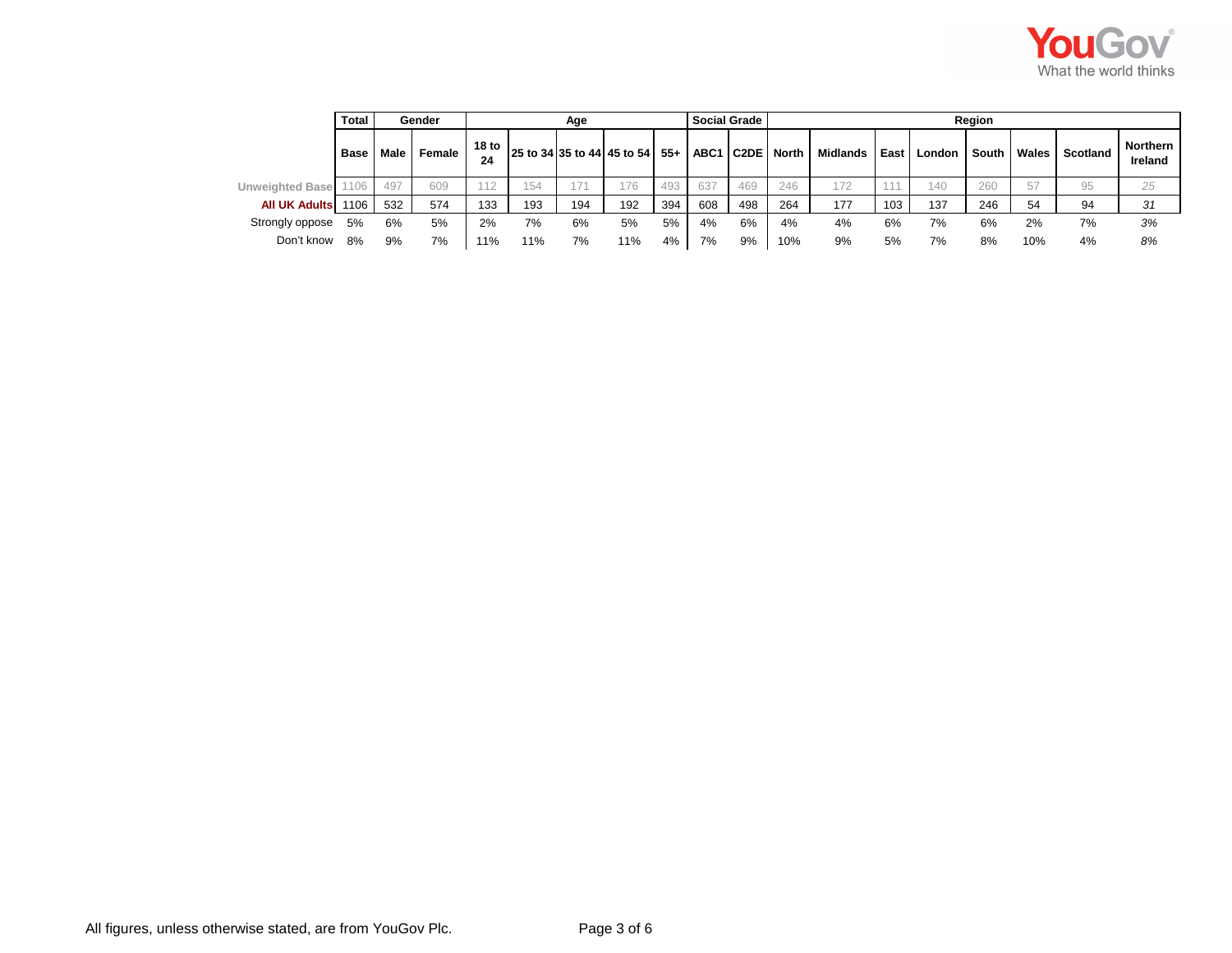

|                        | Total       |                | <b>Smokers</b>       | <b>Children</b> |                             |                         |  |  |  |  |
|------------------------|-------------|----------------|----------------------|-----------------|-----------------------------|-------------------------|--|--|--|--|
|                        | <b>Base</b> | <b>Smokers</b> | <b>Non - Smokers</b> | No children     | <b>Children</b><br>under 18 | No children<br>under 18 |  |  |  |  |
| <b>Unweighted Base</b> | 1106        | 191            | 915                  | 388             | 228                         | 919                     |  |  |  |  |
| <b>All UK Adults</b>   | 1106        | 204            | 902                  | 417             | 269                         | 885                     |  |  |  |  |
| Strongly oppose        | 5%          | 16%            | 3%                   | 6%              | 4%                          | 6%                      |  |  |  |  |
| Don't know             | 8%          | 8%             | 8%                   | 11%             | 8%                          | 8%                      |  |  |  |  |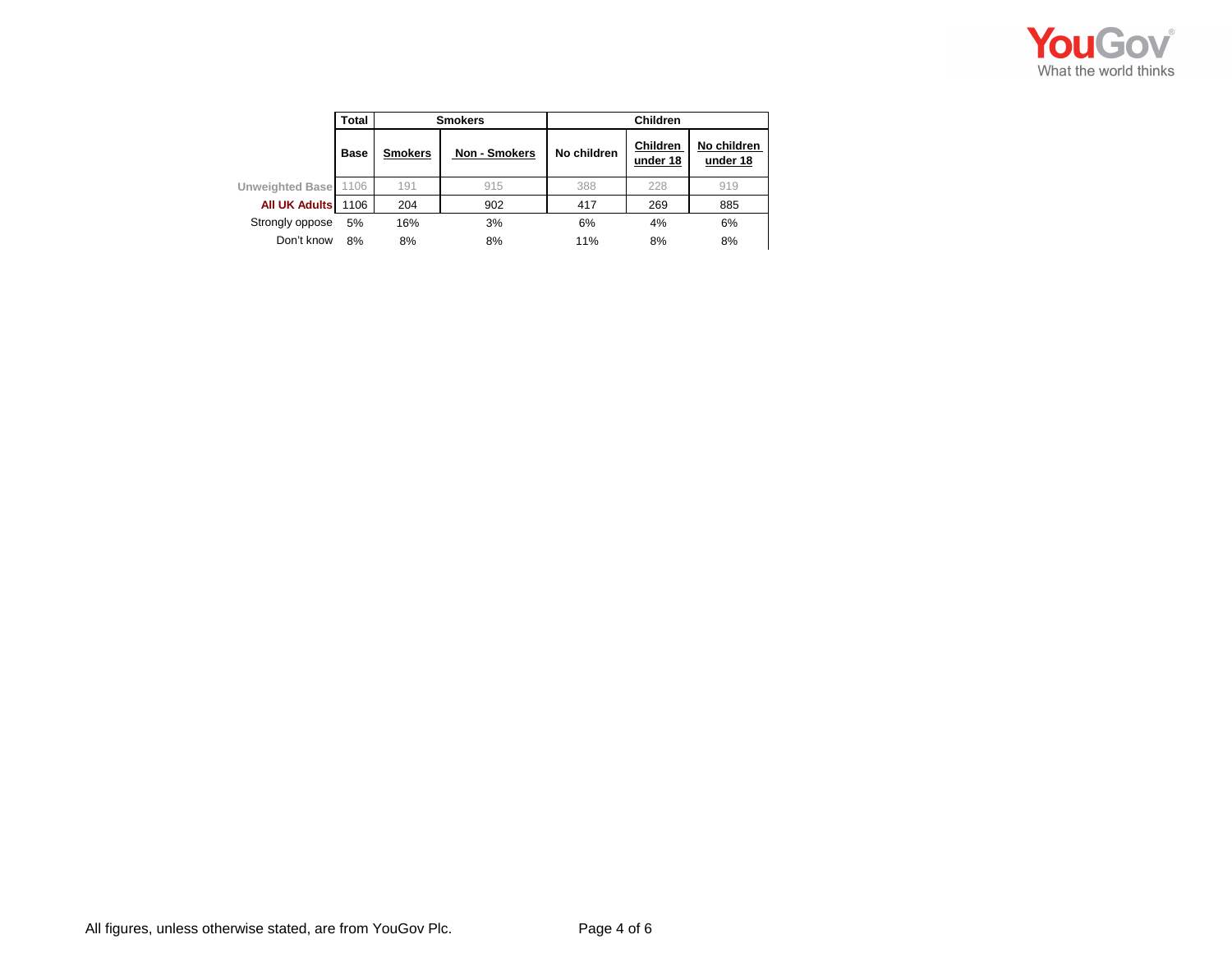

|                                                                   | <b>Total</b> |     | Gender | Age |     |     |                                                                                        |     | <b>Social Grade</b><br>Region |     |     |          |        |        |       |     |                |                            |
|-------------------------------------------------------------------|--------------|-----|--------|-----|-----|-----|----------------------------------------------------------------------------------------|-----|-------------------------------|-----|-----|----------|--------|--------|-------|-----|----------------|----------------------------|
|                                                                   | Base Male    |     | Female |     |     |     | $\frac{18 \text{ to}}{21 \text{ to}}$ 25 to 34 35 to 44 45 to 54 55+ ABC1 C2DE North I |     |                               |     |     | Midlands | East I | London | South |     | Wales Scotland | <b>Northern</b><br>Ireland |
| <b>Unweighted Base</b>                                            | 1106         | 497 | 609    | 112 | 154 | 171 | 176                                                                                    | 493 | 637                           | 469 | 246 | 172      |        | 140    | 260   | 57  | 95             | 25                         |
| All UK Adults 1106                                                |              | 532 | 574    | 133 | 193 | 194 | 192                                                                                    | 394 | 608                           | 498 | 264 | 177      | 103    | 137    | 246   | 54  | 94             | 31                         |
| Getting rid of cigarette vending machines completely<br>in the UK |              |     |        |     |     |     |                                                                                        |     |                               |     |     |          |        |        |       |     |                |                            |
| Strongly support 50%                                              |              | 49% | 50%    | 48% | 49% | 51% | 43%                                                                                    | 53% | 49%                           | 51% | 53% | 45%      | 47%    | 50%    | 43%   | 59% | 57%            | 68%                        |
| Support 27%                                                       |              | 25% | 29%    | 30% | 25% | 28% | 27%                                                                                    | 27% | 29%                           | 25% | 26% | 23%      | 32%    | 22%    | 34%   | 28% | 23%            | 20%                        |
| Oppose 11%                                                        |              | 13% | 10%    | 12% | 11% | 11% | 10%                                                                                    | 12% | 13%                           | 10% | 11% | 19%      | 8%     | 15%    | 8%    | 4%  | 12%            | 5%                         |
| Strongly oppose 5%                                                |              | 6%  | 4%     | 4%  | 6%  | 6%  | 5%                                                                                     | 4%  | 4%                            | 6%  | 3%  | 3%       | 8%     | 8%     | 6%    | 2%  | 5%             | 6%                         |
| Don't know 7%                                                     |              | 8%  | 6%     | 6%  | 8%  | 5%  | 15%                                                                                    | 4%  | 6%                            | 8%  | 7%  | 10%      | 5%     | 5%     | 9%    | 6%  | 3%             | 2%                         |